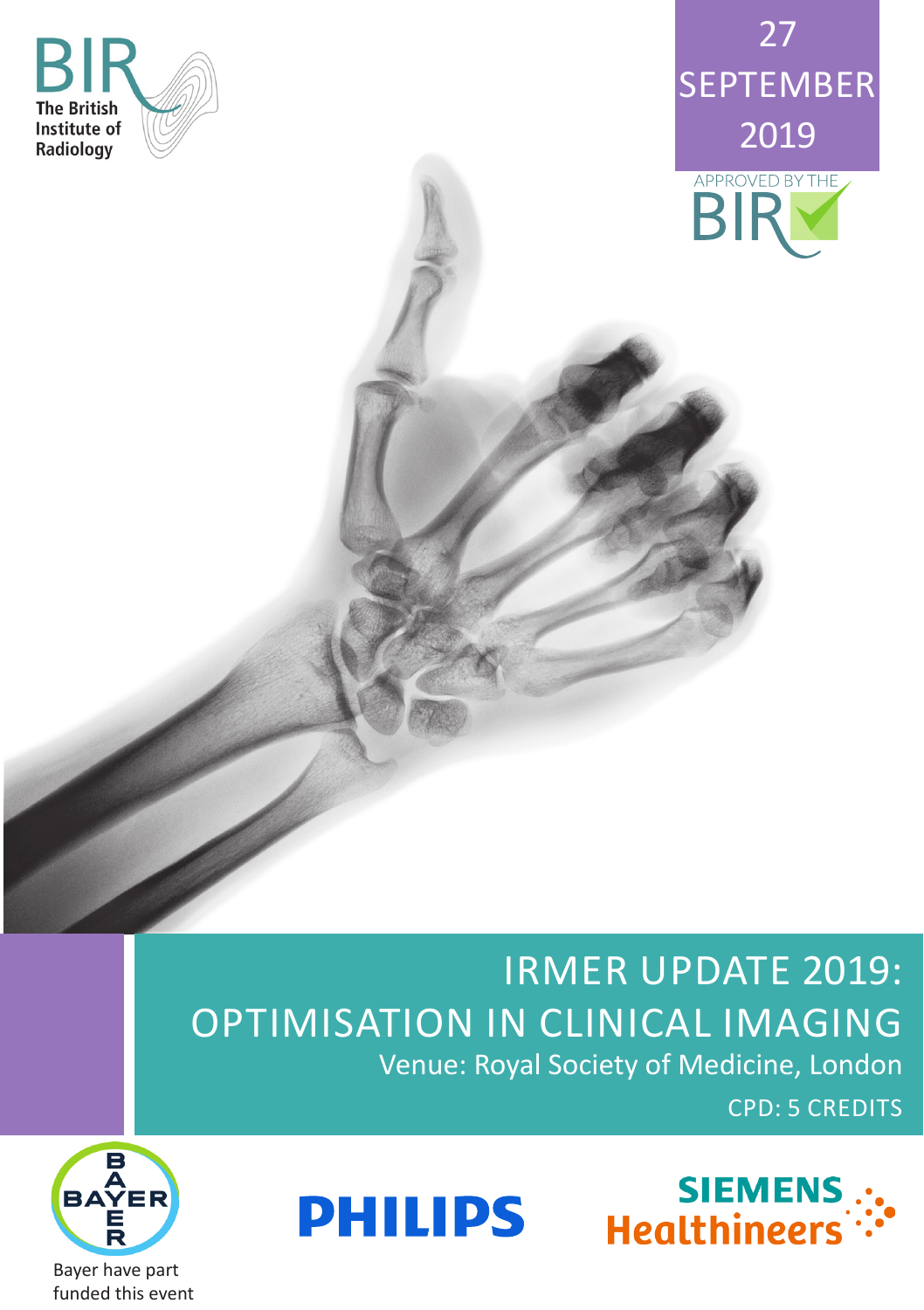## IRMER UPDATE 2019: OPTIMISATION IN CLINICAL IMAGING

Building on the success of previous BIR IRMER updates, this event aims to provide an invaluable multidisciplinary forum in which to hear about current practice and the direction of flow of IRMER. This year the aim is to set radiation safety within the wider scheme of patient care and also to provide an indication on how the new regulations are bedding in to clinical practice.

It provides the opportunity to consider the wide-sweep of IRMER, from overarching clinical governance and safety management aspects; through applying the principles of justification and optimisation in practice; to communicating with patients and their families.

Educational aim:

To provide information on the changing shape of IRMER and how it is to be applied in practice; including an opportunity to discuss the wider sphere of influence and involvement of IRMER.

| 09:00                                                  | <b>Registration and refreshments</b>                                                                                                                                                                                          | 10:50                                                  | <b>Refreshments</b>                                                                           |  |
|--------------------------------------------------------|-------------------------------------------------------------------------------------------------------------------------------------------------------------------------------------------------------------------------------|--------------------------------------------------------|-----------------------------------------------------------------------------------------------|--|
| 09:30                                                  | Welcome and introduction<br>Mr Peter Hiles, Head of<br>Radiation Physics, Glan Clwyd<br>Hospital                                                                                                                              | <b>Session 2</b><br><b>Communicating with patients</b> |                                                                                               |  |
|                                                        |                                                                                                                                                                                                                               | 11:20                                                  | Informing patients of<br>radiation risks and benefits                                         |  |
| <b>Session 1</b><br>Patient safety - the wider picture |                                                                                                                                                                                                                               |                                                        | Mr Jim Thurston, Head of<br>Radiation Protection and                                          |  |
| 09:35                                                  | Patient centred radiology care<br>Dr Teik Choon See, Consultant<br>Radiologist, Cambridge                                                                                                                                     |                                                        | Dosimetry Service, The Royal<br>Marsden NHS Foundation<br>Trust                               |  |
|                                                        | <b>University Hospitals NHS</b><br><b>Foundation Trust</b>                                                                                                                                                                    | 11:45                                                  | Patient perspective on<br>communication in the NHS<br>Mr Steven La Pensée, Member             |  |
| 10:00                                                  | Clinical governance in the<br>radiology department - are<br>we making patients safer?                                                                                                                                         |                                                        | of SCOR Patient Advisory<br>Group                                                             |  |
|                                                        | Dr Paul Malcolm, Consultant<br>Radiologist, Norfolk and<br>Norwich University Hospital<br><b>NHS Foundation Trust</b>                                                                                                         | 12:10                                                  | Dealing with carers and<br>comforters and patient's<br>family members<br>Mrs Maria Murray, UK |  |
| 10:25                                                  | <b>Management of radiation</b><br>protection - achieving<br>compliance in an NHS hospital<br>Ms Amanda Webster,<br>Radiation Safety and QA<br>Lead, Norfolk and Norwich<br>University Hospital NHS<br><b>Foundation Trust</b> |                                                        | Radiation Protection Lead,<br>The Society and College of<br>Radiographers                     |  |
|                                                        |                                                                                                                                                                                                                               | 12:35                                                  | Lunch                                                                                         |  |
|                                                        |                                                                                                                                                                                                                               | 13:35                                                  | <b>Radiation safety online</b><br>learning                                                    |  |

*This course provides 5 CPD credits in accordance with the CPD Scheme of the Royal College of Radiologists*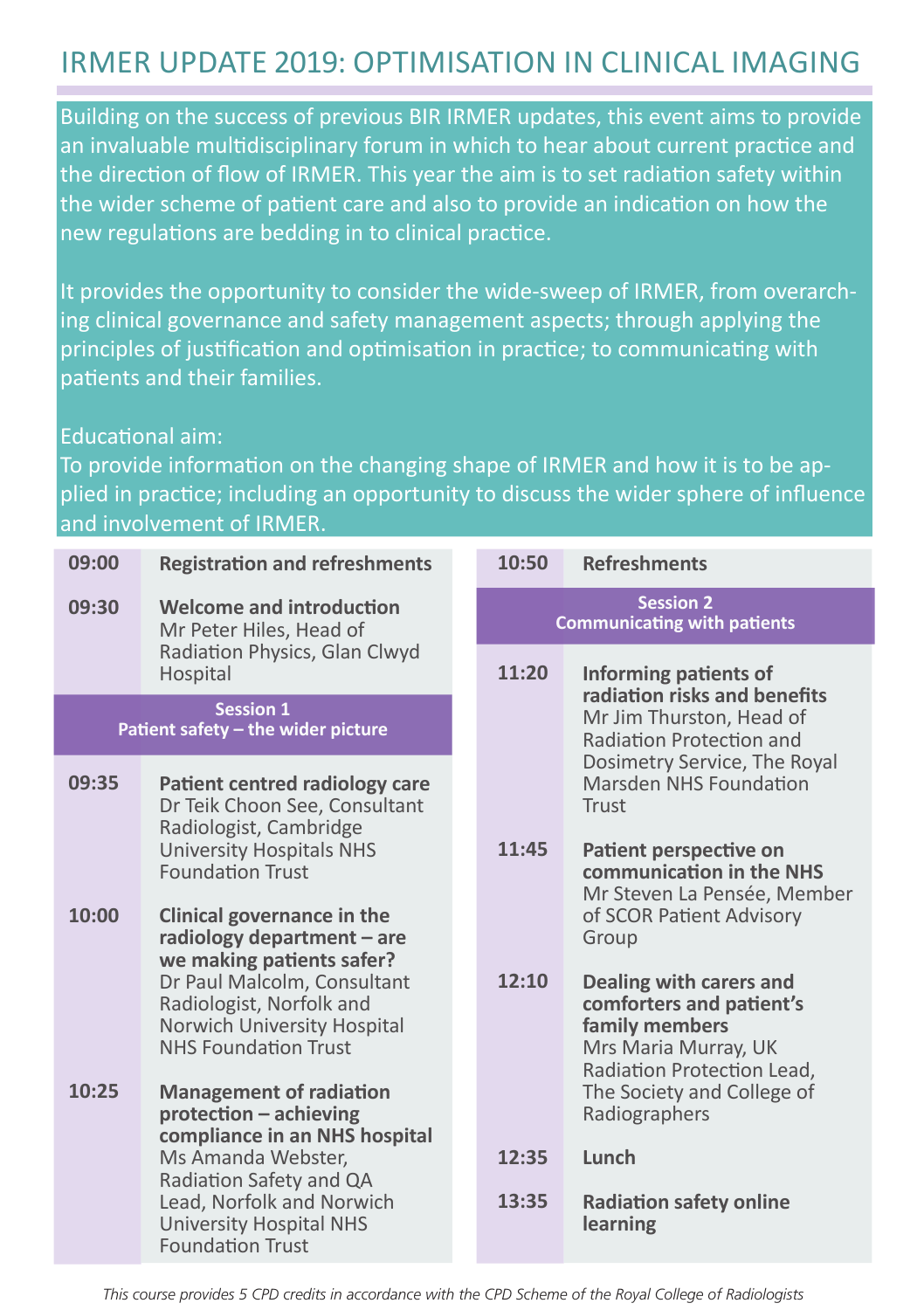## **Session 3 Justification and optimisation**

| 13:50 | <b>Clinical decision support for</b><br>appropriate imaging: A tool<br>for justification<br>Dr Denis Remedios, Consultant<br>Radiologist, Northwick Park<br>Hospital, London |
|-------|------------------------------------------------------------------------------------------------------------------------------------------------------------------------------|
|       |                                                                                                                                                                              |

## **14:15 Optimisation – what does it look like in practice?**  Mr Andy Rogers, Lead Interventional MPE, Nottingham University Hospitals NHS Trust

- **14:40 New guidance on applying shielding to patients**  Mr Peter Hiles, Head of Radiation Physics, Glan Clwyd **Hospital**
- **15:05 Refreshments**

**Session 4 Patient dose**

- **15:35 Patient dose information – how do we get it and what do we do with it?** Mr Paul Charnock, Radiation Protection Advisor, Institute of Physics and Engineering in Medicine
- **16:00 National DRLs: All safely gathered in?** Ms Sue Edyvean, Consultant Physicist, Public Health England
- **16:25 Closing remarks**
- **16:35 Close of event**

# 27 SEPTEMBER 2019

# Join us

Join the BIR today to benefit from reduced delegate rates for our events.

For membership information visit: www.bir.org.uk/join-us

# Programme Organiser

Mr Peter Hiles, Head of Radiation Physics, Glan Clwyd Hospital